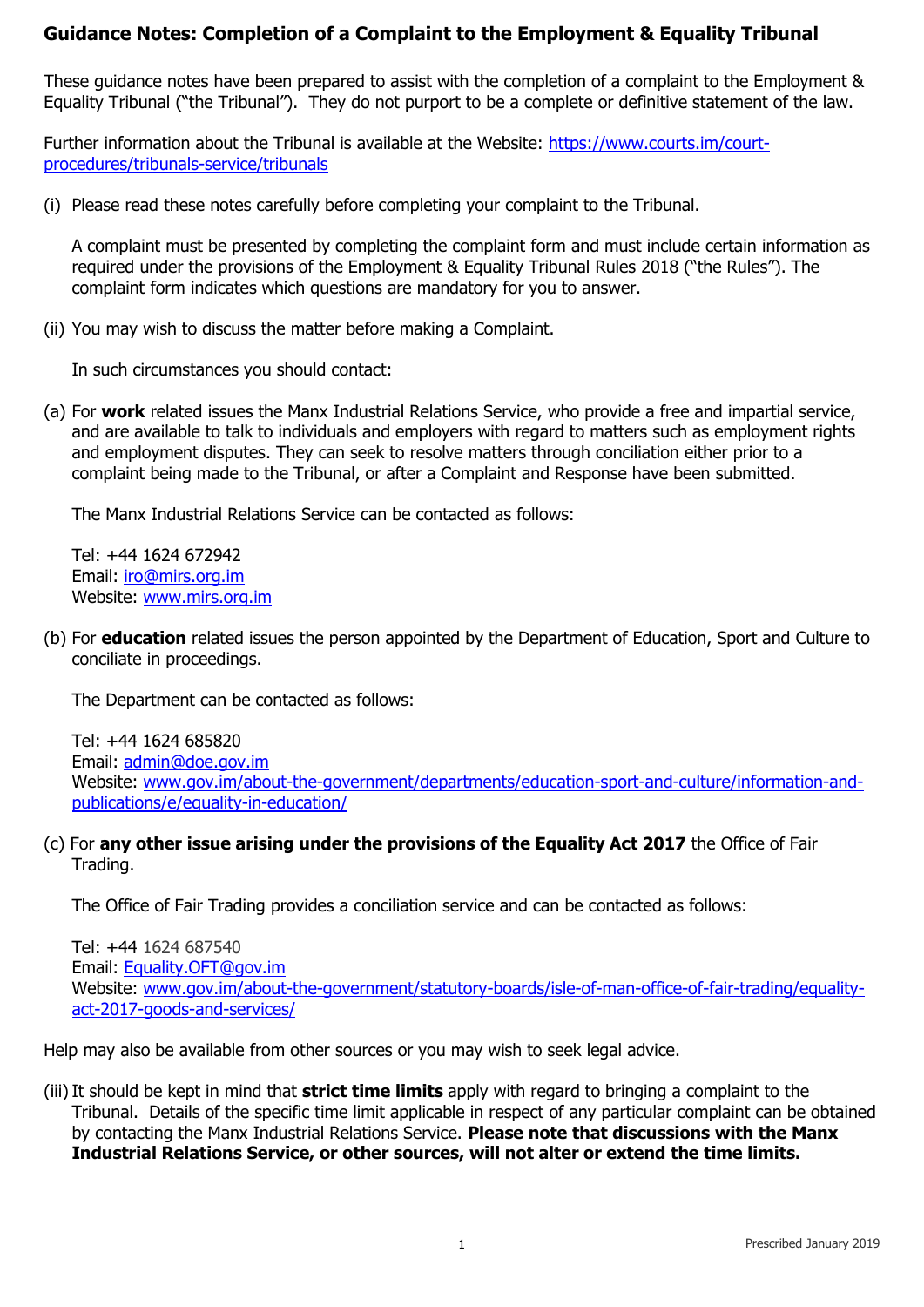## **Making a Complaint Outside a Relevant Time Limit**

If you are making a complaint outside a relevant time limit imposed by law, a written application to the Tribunal to extend the time for bringing the complaint must be submitted with your complaint, **including** an explanation as to why you could not comply with the time limit. If no such application is made, the complaint will be returned and treated as if it had not been presented.

#### **Filling in the Complaint Form**

As indicated below by questions marked with an asterisk (**\***), certain **information must be provided in the complaint** otherwise the complaint will be returned and treated as if it had not been presented.

Please note that a **complaint form may only be used by one complainant** to present their complaint.

| Complainant's            |                                                                                     |  |  |
|--------------------------|-------------------------------------------------------------------------------------|--|--|
| <b>Details:</b>          |                                                                                     |  |  |
|                          |                                                                                     |  |  |
| <b>Title</b>             | Tick the relevant box/indicate to confirm your title.                               |  |  |
| *Forenames(s)            | Give your forename(s) in full.                                                      |  |  |
| *Surname                 | Give your surname.                                                                  |  |  |
| Date of birth            | Give your date of birth in day/month/year format (for example 25/June/1970).        |  |  |
| *Address inc.            | Give your full postal address including the postcode.                               |  |  |
| <b>Postcode</b>          |                                                                                     |  |  |
|                          | This will be the address to which correspondence will be sent unless you have       |  |  |
|                          | chosen to be represented by someone else and have provided their details (in the    |  |  |
|                          | "Complaint that you wish the Tribunal to Consider" section). If you have chosen to  |  |  |
|                          | be represented by someone else, correspondence will only be sent to that person.    |  |  |
|                          |                                                                                     |  |  |
|                          | If you or your representative change address, or if you choose to be represented by |  |  |
|                          |                                                                                     |  |  |
|                          | someone else at a later date, you should immediately provide notice of such change  |  |  |
|                          | to the Clerk and to the other party or parties and to the Manx Industrial Relations |  |  |
|                          | Service (or other conciliator).                                                     |  |  |
| <b>Mobile/Home/Work</b>  | If you are happy to be contacted by telephone during normal working hours, please   |  |  |
| <b>Telephone Numbers</b> | provide mobile, home and/or work telephone numbers as appropriate (including the    |  |  |
|                          | full dialling code).                                                                |  |  |
| <b>Email Address</b>     | If you are happy to be contacted by email please provide your email address. If you |  |  |
|                          | provide an email address you should ensure that you check your emails every day as  |  |  |
|                          | all correspondence will be by e-mail.                                               |  |  |

| Complaint(s) that<br>you wish the<br><b>Tribunal to</b><br><b>Consider:</b>                                                                    |                                                                                                                                                                                                                                                                                                                                            |
|------------------------------------------------------------------------------------------------------------------------------------------------|--------------------------------------------------------------------------------------------------------------------------------------------------------------------------------------------------------------------------------------------------------------------------------------------------------------------------------------------|
| *Nature of the<br>complaint or<br>complaints that you<br>are asking the<br><b>Tribunal to consider.</b>                                        | For example Unfair Dismissal, Unlawful Deduction from Pay, Sex Discrimination etc.<br>Remember that a complaint for Unlawful Deduction from Pay includes a complaint<br>for non-payment of monies you believe you are owed.                                                                                                                |
| *Explain briefly the<br>facts giving rise to<br>each of the<br>complaint or<br>complaints that<br>you wish the<br><b>Tribunal to consider.</b> | For example if you are complaining of an Unlawful Deduction from Pay, please<br>explain why you believe you are entitled to this payment, how much you are<br>claiming and how you have worked this out. If you are complaining of more than<br>one type of payment please give the amounts claimed and how you worked out<br>each amount. |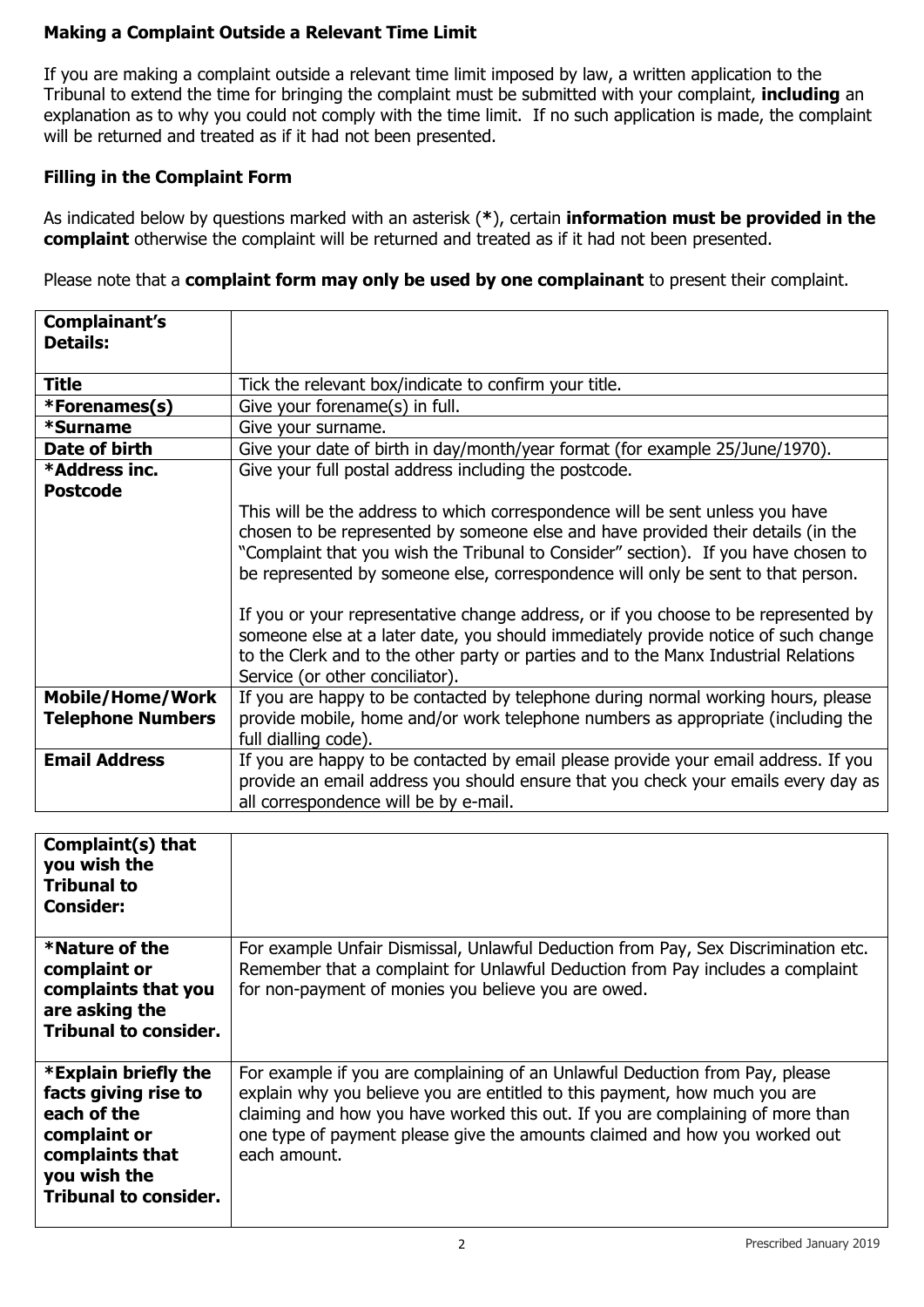| *Will you be       | Fill in this section to indicate whether or not you have chosen to be represented by                                                                                                                                                                                                                                                                                                                                                                                |  |
|--------------------|---------------------------------------------------------------------------------------------------------------------------------------------------------------------------------------------------------------------------------------------------------------------------------------------------------------------------------------------------------------------------------------------------------------------------------------------------------------------|--|
| representing       | another person. If you select, "Yes" then no further information is required in this                                                                                                                                                                                                                                                                                                                                                                                |  |
| yourself - Yes/No? | section. If you select, "No" you need to fill in the Representative's details below.                                                                                                                                                                                                                                                                                                                                                                                |  |
|                    | Once the details of a representative have been provided all future correspondence<br>will only be sent to that person, <b>not</b> to you. You can choose to be represented by<br>someone at any time and, if you choose to be represented at a later date you should<br>immediately give notice of your representative to the Clerk and to the other party or<br>parties and, where appropriate to the Manx Industrial Relations Service (or other<br>conciliator). |  |

| <b>Representative's</b><br><b>Details:</b>          |                                                                                                                                                                                                                                                                                                                                                                                               |  |  |
|-----------------------------------------------------|-----------------------------------------------------------------------------------------------------------------------------------------------------------------------------------------------------------------------------------------------------------------------------------------------------------------------------------------------------------------------------------------------|--|--|
| Title                                               | Tick the relevant box/indicate to confirm your representative's title.                                                                                                                                                                                                                                                                                                                        |  |  |
| *Forenames(s)                                       | Give your representative's forename(s) in full.                                                                                                                                                                                                                                                                                                                                               |  |  |
| *Surname                                            | Give your representative's surname.                                                                                                                                                                                                                                                                                                                                                           |  |  |
| *Address inc.                                       | Give your representative's full postal address including the postcode.                                                                                                                                                                                                                                                                                                                        |  |  |
| <b>Postcode</b>                                     | This will be the address to which all correspondence will be sent in future.<br>If you or your representative change address, or if you choose to be represented by<br>someone else at a later date, you should immediately provide notice of such change<br>to the Clerk and to the other party or parties and where applicable Manx Industrial<br>Relations Service (or other conciliator). |  |  |
| <b>Mobile/Home/Work</b><br><b>Telephone Numbers</b> | If your representative is happy to be contacted by telephone during normal working<br>hours, please provide mobile, home and/or work telephone numbers as appropriate<br>(including the full dialling code).                                                                                                                                                                                  |  |  |
| <b>Email Address</b>                                | If your representative is happy to be contacted by email please provide their email<br>address. If your representative does provide an email address you should ensure<br>that they check their emails every day as all correspondence will be by e-mail to<br>them.                                                                                                                          |  |  |

#### **Details of Respondent(s):**

The Respondent is the employer, organisation or individual(s) against whom your complaint is made. In some cases there may be more than one Respondent to a complaint, in which case the details for any additional Respondent(s) should be provided utilising the tick box option below in this section.

|                          | respondence) should be provided admining the tick box option below in this section.                                                                                                                                                                                                                                                                      |  |  |
|--------------------------|----------------------------------------------------------------------------------------------------------------------------------------------------------------------------------------------------------------------------------------------------------------------------------------------------------------------------------------------------------|--|--|
| *Respondent's            | Before completing this section it is important that you should carefully consider who                                                                                                                                                                                                                                                                    |  |  |
| name                     | it is that you are complaining against, and ensure, as far as you are able to that you<br>accurately identify the details of the Respondent.                                                                                                                                                                                                             |  |  |
|                          | For example, even if a Complainant works in a business generally known as "Joe"<br>Soaps" the Respondent's correct details may in fact be "Joe Soap Limited" or "Joe<br>Soap & Fred Bloggs trading as Joe Soaps". Your Job Offer, Terms & Conditions of<br>Employment or Pay Statement may help in identifying the correct details of the<br>Respondent. |  |  |
| *Address inc.            | Give the full postal address, including the postcode, for the Respondent. It is                                                                                                                                                                                                                                                                          |  |  |
| <b>Postcode</b>          | important that you accurately identify, as far as you are able, the correct full                                                                                                                                                                                                                                                                         |  |  |
|                          | address details of the Respondent.                                                                                                                                                                                                                                                                                                                       |  |  |
| <b>Contact Telephone</b> | Please give an appropriate telephone number (including the full dialling code) where                                                                                                                                                                                                                                                                     |  |  |
| <b>Number</b>            | the Respondent can be contacted during normal working hours.                                                                                                                                                                                                                                                                                             |  |  |
| <b>Email Address</b>     | If the Respondent has an email address which they are contactable on, please                                                                                                                                                                                                                                                                             |  |  |
|                          | provide the details in this box.                                                                                                                                                                                                                                                                                                                         |  |  |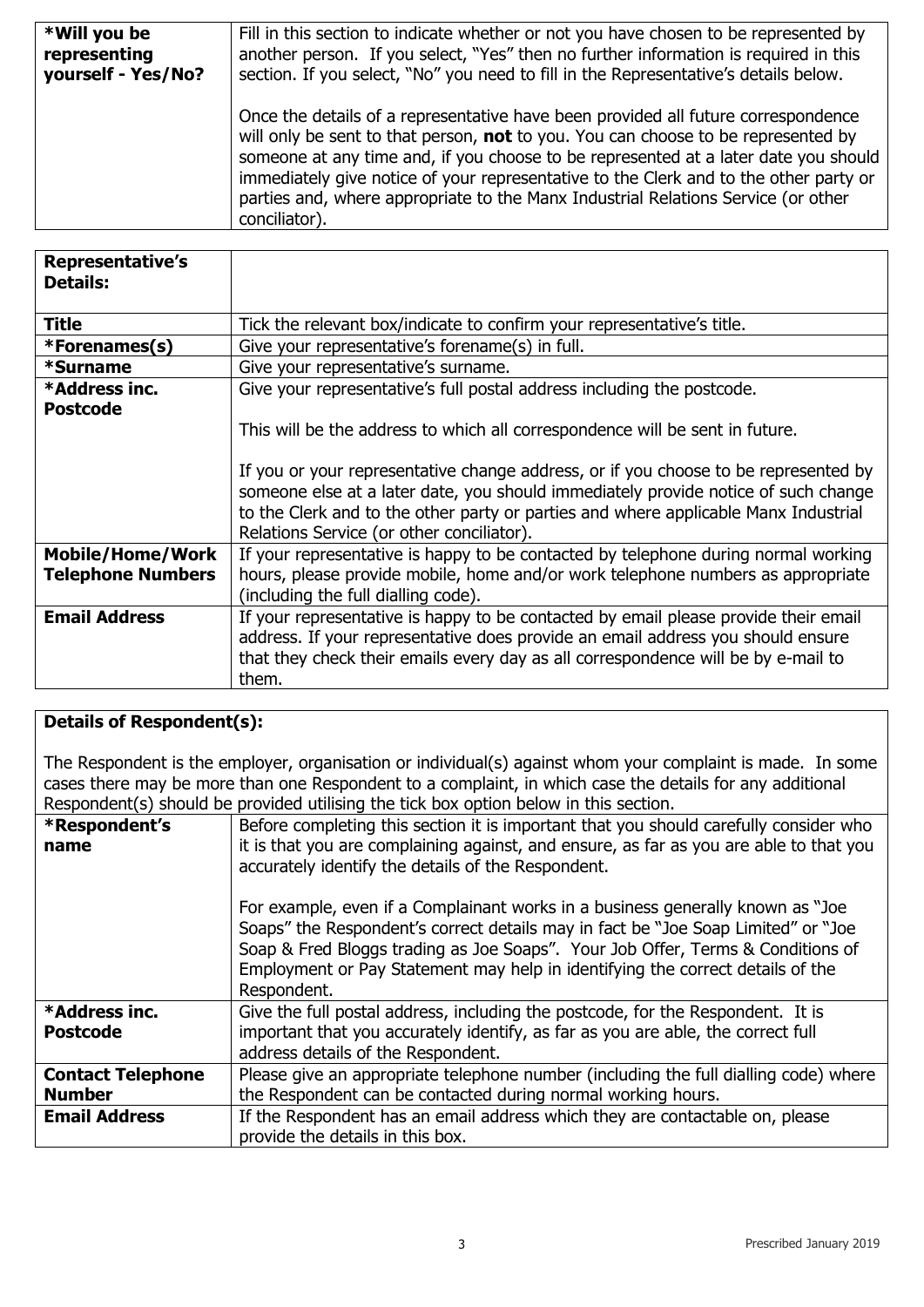#### **Employment Details**

If you are not, or were not, an employee, but are, or were, a worker providing services to the Respondent (examples of which might include an agency worker, a casual worker or a freelance worker), please answer this question as if "employment" referred to your working relationship with the Respondent. (Note if you are not, or were not, an employee your employment rights may be more limited than if you are, or were, an employee).

| When did your<br>employment start? | If your complaint is against your employer or ex-employer, please give the date<br>when your employment started in day/month/year format (for example<br>10/June/1990) and, if applicable, the date when it ended or is due to end.                                                          |  |
|------------------------------------|----------------------------------------------------------------------------------------------------------------------------------------------------------------------------------------------------------------------------------------------------------------------------------------------|--|
| *Are you, or were                  | Please indicate if you are, or were, an employee of the Respondent using the                                                                                                                                                                                                                 |  |
| you, an employee of                | appropriate option button.                                                                                                                                                                                                                                                                   |  |
| the respondent?                    |                                                                                                                                                                                                                                                                                              |  |
| <b>Job Title</b>                   | If you have selected the "Yes" option button, then indicate your job title.                                                                                                                                                                                                                  |  |
| How much are, or                   | Please provide details of how much you are or were paid by the Respondent, firstly                                                                                                                                                                                                           |  |
| were, you paid?                    | in terms of your pay (gross) before deductions for Income Tax and National<br>Insurance Contributions, and then your normal take-home (net) pay (in other words<br>including overtime, commissions and bonuses but after deductions for Income Tax<br>and National Insurance Contributions). |  |
|                                    | Indicate using the option buttons the frequency of the pay that you have indicated.                                                                                                                                                                                                          |  |
|                                    | Please also indicate if you have any additional earnings or benefits $-$ if "Yes" then<br>provide details in the box.                                                                                                                                                                        |  |

## **Supporting Documentation**

You **can not** submit any supporting documentation or evidence with this form. If you plan to rely upon documentation or evidence later in the proceedings please provide a simple list of it, for example: 1. Contract of Employment; 2. Pay Slip etc.

## **Extension of Time Application**

If you are making a complaint outside a relevant time limit imposed by law, a written application to the Tribunal to extend the time for bringing the complaint must be submitted with your complaint, including an explanation as to why you could not comply with the time limit. If no such application is made, the complaint will be returned and treated as if it had not been presented. Please use the box to make your application giving as much detail as possible.

## **Additional Needs**

Should you have any additional needs, e.g. any reduced mobility, or restriction in your vision or hearing, or English is not your first language, please let us know if we need to make any special arrangements for you when dealing with your case (e.g. if we need to arrange for a hearing loop, interpreter etc.). If you are unsure, please feel free to contact the Clerk and discuss the matter as appropriate.